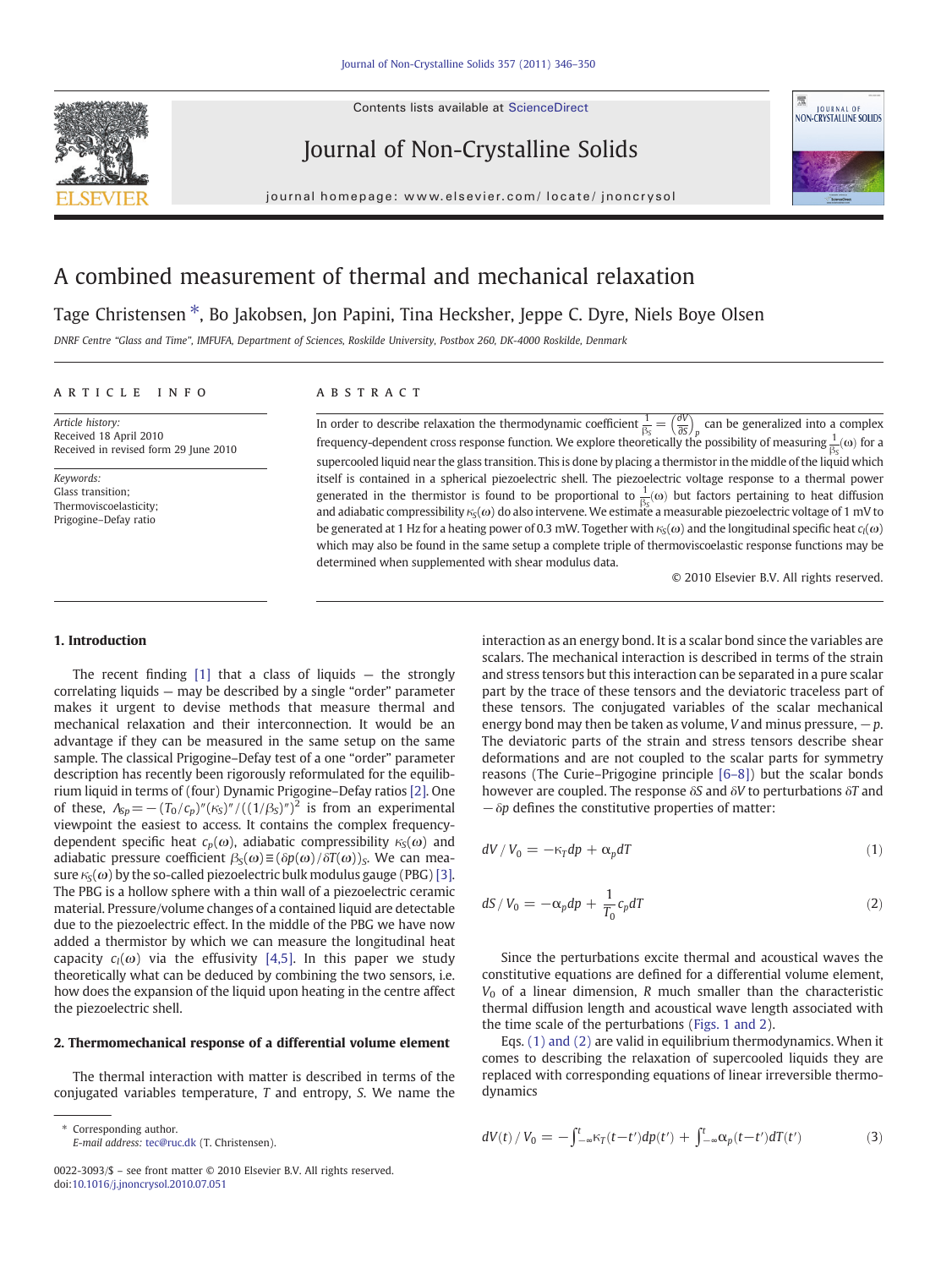<span id="page-1-0"></span>

Fig. 1. The two scalar energetic interactions with a differential volume element. Differential means that the wavelengths of the thermal and mechanical perturbations are much longer than the dimensions of the volume element.

$$
dS(t) / V_0 = -\int_{-\infty}^{t} \alpha_p(t - t') dp(t') + \int_{-\infty}^{t} \frac{1}{T_0} c_p(t - t') dT(t')
$$
(4)

The thermodynamic coefficients are now replaced by response functions. These relaxing response functions may be consider in the frequency domain instead by defining e.g. the complex frequencydependent compressibility as:

$$
\kappa_T(\omega) = i\omega \int_0^\infty \kappa_T(t) e^{-i\omega t} dt. \tag{5}
$$

Now  $dV$ ,  $dS$ ,  $dp$  and  $dT$  should be interpreted as the complex amplitudes of harmonically varying perturbations and the constitutive equations of linear irreversible thermodynamics (3) and (4) becomes

$$
dV/V_0 = -\kappa_T(\omega)dp + \alpha_p(\omega)dT
$$
\n(6)

$$
dS/V_0 = -\alpha_p(\omega)dp + \frac{1}{T_0}c_p(\omega)dT
$$
\n(7)

They can now be treated exactly like the equilibrium Eqs. (1) and (2). The response functions like  $\kappa_T(\omega)$  and  $c_p(\omega)/T_0$  pertaining to the conjugated variables of a single energy bond are auto response functions.  $\alpha_n(\omega)$  on the other hand is a cross response function connecting a variable from the thermal bond to a variable from the mechanical bond. The three functions give a complete description of the thermomechanical response. For relaxing system they are not completely independent since the knowledge of the cross response function and one of the auto response functions for all frequencies makes it possible to calculate the other auto response function [\[9,10\].](#page-4-0) Moreover if the liquid relaxation is described by a single order parameter the relaxational part of the triple of relaxation functions are proportional and the dynamic Prigogine–Defay ratio [\[2\]](#page-3-0)

$$
\Lambda_{Tp} = \frac{c_p'' \kappa_T''}{T_0 \left(\alpha_p''\right)^2} \tag{8}
$$

is equal to 1.



Fig. 2. Another response situation. Here entropy and pressure are the input variables and marked on the energy bond nearest to the system. In Fig. (1) temperature and pressure were the input variables.

There are three other different possibilities of pairs of independent controlling variables than  $(dT, -dp)$ , namely  $(dS, dV)$ ,  $(dS, -dp)$ ,  $(dT, dV)$ leading to other triples of response functions and other variants of the dynamic Prigogine–Defay ratio. It is thus convenient to introduce the four auto response functions (connecting conjugated variables of the same bond),

$$
c_V = \frac{T}{V} \left(\frac{\partial S}{\partial T}\right)_V , \quad c_p = \frac{T}{V} \left(\frac{\partial S}{\partial T}\right)_p
$$
  

$$
\kappa_T = -\frac{1}{V} \left(\frac{\partial V}{\partial p}\right)_T , \quad \kappa_S = -\frac{1}{V} \left(\frac{\partial V}{\partial p}\right)_S
$$

and the four cross response functions (connecting variables of different bonds),

$$
\alpha_p = \frac{1}{V} \left( \frac{\partial V}{\partial T} \right)_p = -\frac{1}{V} \left( \frac{\partial S}{\partial p} \right)_T,
$$
  

$$
\frac{1}{\alpha_S} = -V \left( \frac{\partial T}{\partial V} \right)_S = V \left( \frac{\partial p}{\partial S} \right)_V,
$$
  

$$
\beta_V = \left( \frac{\partial p}{\partial T} \right)_V = \left( \frac{\partial S}{\partial V} \right)_T,
$$
  

$$
\frac{1}{\beta_S} = \left( \frac{\partial T}{\partial p} \right)_S = \left( \frac{\partial V}{\partial S} \right)_p
$$

Strictly speaking – defining these 8 functions as partial derivatives – they are at first just constant real thermodynamic coefficients but they may be generalized into complex functions just like  $\kappa_T(\omega)$ ,  $\alpha_p(\omega)$  and  $c_p(\omega)$  and they are thought of in this sense in the following. An extensive table of relations between these functions is given in the appendix of reference [\[4\]](#page-4-0). Here we just notice that  $\beta_s$  is related to  $\alpha_p$  and  $c_p$  by

$$
\frac{1}{T_0 \beta_S} = \frac{\alpha_p}{c_p}.\tag{9}
$$

All of the response functions can be related to fluctuations of the thermodynamic variables [\[11\]](#page-4-0). For example  $1/\beta_s$  is proportional to correlations between temperature and volume fluctuations. It was recently found [\[1\]](#page-3-0) that a class of liquids — the strongly correlating liquids — may be described by a single "order" parameter and it was explicitly shown [\[12\]](#page-4-0) by computer NVT simulations of the Kob– Andersen binary Lennard–Jones system that

$$
\Lambda_{TV}(\omega) = -\frac{c_V''\left(\frac{1}{\kappa_T}\right)''}{T_0(\beta_V'')^2} \tag{10}
$$

was 1 within 20%.

As we shall see it will probably be the triple  $T_0 / c_p(\omega)$ ,  $\kappa_S(\omega)$ ,  $1/\beta_S$ that is experimentally easiest accessible and it will be the Sp-variant of the Prigogine–Defay ratio

$$
\Lambda_{\text{Sp}} = -\frac{\left(\frac{T_0}{c_p}\right)^n \kappa_S^n}{\left(\left(\frac{1}{\beta_S}\right)^n\right)^2} \tag{11}
$$

that shall test the one-parameter'ness of real liquids.

#### 3. Thermomechanical response of a finite spherical volume element

When considering a real experiment with perturbations varying at a frequency  $f = \omega/(2\pi)$  it is not always possible to be in a situation of homogeneous fields. The wavelength of sound  $\lambda_{\text{sound}}$  and the heat diffusion length,  $|l_D|$  may be comparable to or smaller than the sample size R. If we consider frequencies below 1 kHz then roughly  $\lambda_{\text{sound}}$  > 1m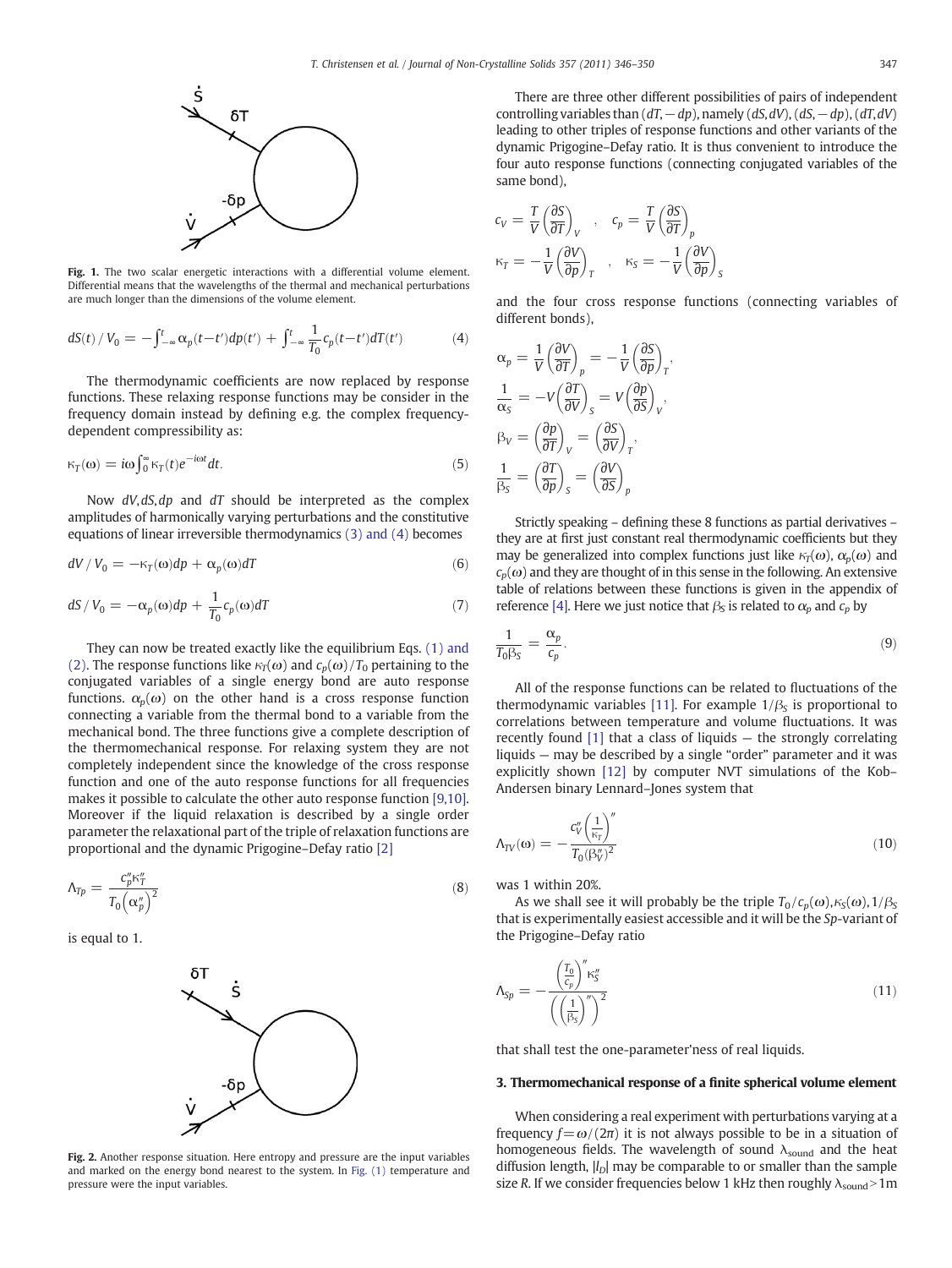and for  $R$ <1cm we can neglect mechanical waves i.e. neglect inertia in the continuum description [\[4\].](#page-4-0) However the heat diffusion length,  $|I_D| = |\sqrt{D/(i\omega)}|$  of a supercooled liquid with a typical heat diffusion constant of  $D=0.1$ mm<sup>2</sup>/s varies from 4 $\mu$ m to 4mm when frequency varies from 1 kHz to 1 mHz and thus heat diffusion cannot be neglected for a sample size of 1 cm. By the coupling between the temperature field and the strain field that  $\alpha_p$  induces, the strain and stress fields also become inhomogeneous. This implies that even in spherical geometry the two pressures, the radial  $\delta p_r = -\sigma_{rr}$  and the mean (hydrostatic)  $\delta p = -1/3(\sigma_{rr}+\sigma_{\theta\theta}+\sigma_{\varphi\varphi})$  are not equal if shear modulus is comparable to bulk modulus. When interacting mechanically with a sphere through its surface we don't have access to  $\delta p$  but only to  $\delta p_r$ . For this reason shear modulus enters – via the boundary conditions – the description of the thermomechanical response of a finite sphere although it wasn't present in the thermomechanical response of a differential volume element, Eqs. (6) and (7). Consider generally a finite amount of liquid lying in between radii  $r_1$  and  $r_2$  depicted in Fig. 3. In the inertia-free limit the general problem of the relation between the variables, radial pressure,  $\delta p_r$ , temperature change,  $\delta T$ , volume displacement, δV and entropy displacement, δS at the two radii has been solved [\[4\]](#page-4-0) in the frequency domain in terms of a transfer matrix:

$$
\begin{pmatrix}\n\delta p_r \\
\delta T \\
\delta V \\
\delta S\n\end{pmatrix}_{r_2} = \mathbf{T}(r_2, r_1) \begin{pmatrix}\n\delta p_r \\
\delta T \\
\delta V \\
\delta S\n\end{pmatrix}_{r_1}
$$
\n(12)

In general  $T$  is a complicated object. An interesting result was found when two conditions hold: 1) frequencies are high enough to be in the "thermally thick limit" with respect to  $r_2$ , i.e.  $|l_D| \ll r_2$  and 2)  $r_1 \ll r_2$ : When studying in this case the combined response to thermal stimuli at radius  $r_1$  and mechanical stimuli at radius  $r_2$  one can neglect the mechanical boundary condition at  $r_1$  and the thermal boundary condition at radius  $r_2$  ending up with a reduced transfer matrix given as

$$
\begin{pmatrix} \delta T \\ \delta S \end{pmatrix}_{r_1} = \begin{pmatrix} i\omega Z_{th} T_0 V_2 \kappa_S \beta_S & i\omega Z_{th} T_0 \beta_S \\ V_2 \kappa_S \beta_S & \beta_S \end{pmatrix} \begin{pmatrix} \delta p_r \\ \delta V \end{pmatrix}_{r_2},\tag{13}
$$

where  $V_2 = \frac{4\pi}{3} r_2^3$  and  $Z_{\text{th}}$  is the thermal impedance,

$$
Z_{\text{th}}(\omega) = \frac{1}{4\pi\lambda r_1 \left(1 + \sqrt{\text{ion}_1^2 c_l(\omega)/\lambda}\right)},\tag{14}
$$

 $\lambda$  is the heat conductivity. The specific heat,  $c_l$  entering the thermal impedance is the so-called longitudinal specific heat.  $c_l$  is the amount of heat absorbed per Kelvin upon a temperature increment if the associated expansion is forced to be longitudinal. This is in contrast to the isobaric specific heat for which the expansion is isotropic. The



**Fig. 3.** Depiction of the four thermal and mechanical interactions at the boundaries at  $r_1$  and  $r_2$  in spherical geometry.

longitudinal specific heat can be related to the isochoric specific heat,  $c_V$  by [\[4\]](#page-4-0)

$$
c_l = \frac{\frac{1}{\kappa_S} + \frac{4}{3}G}{\frac{1}{\kappa_T} + \frac{4}{3}G}c_V,
$$
\n(15)

where  $G$  is shear modulus. Using the identities  $[4]$ 

$$
\frac{c_p}{c_V} = \frac{\kappa_T}{\kappa_S} \quad \text{and} \quad \kappa_T - \kappa_S = \frac{c_p}{T_0 \beta_S^2} \tag{16}
$$

together with (15) the deviation between the longitudinal specific heat and isobaric specific heat may be expressed by

$$
\frac{1}{c_p} = \frac{1}{c_l} - \frac{1}{T_0 \beta_S^2} \frac{\frac{4}{3} G}{1 + \frac{4}{3} G \kappa_S}.
$$
\n(17)

This expression has the advantage of giving  $c_n(\omega)$  in terms of the quantities  $c_l(\omega)$ ,  $\kappa_S(\omega)$ ,  $\beta_S(\omega)$  and  $G(\omega)$  that are possible to access experimentally by our new device supplemented with the Piezoelectric Shear modulus Gauge [\[13\]](#page-4-0).

Eq. (13) is equivalent to equation (138) of reference [\[4\]](#page-4-0). The determinant of (13) is zero although a transfer matrix relating proper conjugated variables should have determinant 1. The reason is that we are studying a limiting case where  $|i\omega Z_{\text{th}}T_0V_2\kappa_{\text{S}}\beta_{\text{S}}^2|\gg 1$ . Thus the inverse relation is

$$
\begin{pmatrix} \delta p_r \\ \delta V \end{pmatrix}_{r_2} = \begin{pmatrix} \beta_S & -i\omega Z_{th} T_0 \beta_S \\ -V_2 \kappa_S \beta_S & i\omega Z_{th} T_0 V_2 \kappa_S \beta_S \end{pmatrix} \begin{pmatrix} \delta T \\ \delta S \end{pmatrix}_{r_1},\tag{18}
$$

This is equivalent to equation (139) of reference [\[4\],](#page-4-0) but there was a typo: the common  $T_0$  factor in the matrix of that formula should be deleted. The simplified transfer matrix can be represented by the equivalent diagram of Fig. 4. The equivalent diagram is in a sense a more correct description since it leads to a transfer matrix deviating from Eq. (13) by a negligible term that however endows it with a determinant of 1.

#### 4. The combined experiment

The adiabatic compressibility  $\kappa_{\rm S}(\omega)$  can be measured using the piezoelectric bulk modulus gauge (PBG) [\[3\]](#page-4-0). The PBG is a hollow sphere of radius 1 cm with a thin wall of a piezoelectric ceramic material. The thickness  $t$  is 0.5 mm. The sphere may be filled by a liquid at elevated temperature, where it is fluent. The PBG transforms the mechanical compliance of the liquid into an electric compliance (the capacitance), that can be simply measured by an LCR-meter or by other means. In order to make combined thermomechanical experiments we have placed a thermistor in the middle of the PBG (see [Fig. 5\)](#page-3-0). By the thermistor itself we can measure the longitudinal heat capacity  $c_l(\omega)$  via the effusivity [\[5\].](#page-4-0) Combining the two devices makes it, in principle, possible to get the cross response function  $1/\beta_s$ . That is, nearly all ingredients of  $\Lambda_{Sp}$  can be found for the same sample in the same device. However if  $c_l(\omega)$  differs significantly from  $c_p(\omega)$  [\[4\]](#page-4-0) as



Fig. 4. Equivalent diagram of the liquid.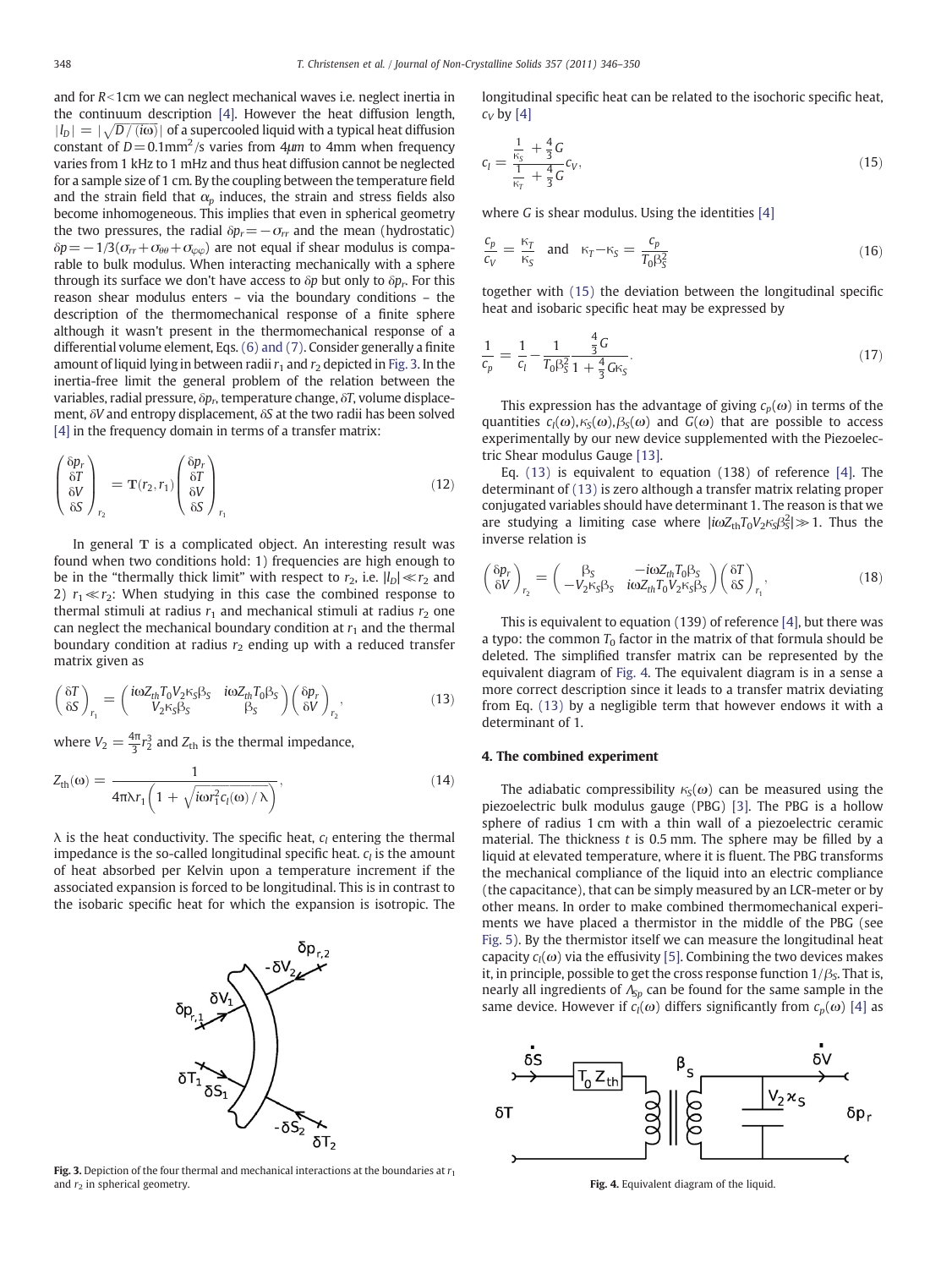<span id="page-3-0"></span>

Fig. 5. The combined measurement of  $c_1, \kappa_S, \beta_S$ .

may be judged by Eq. (17) a supplementary measurement of the shear modulus is needed. We may produce an oscillating heat current with amplitude  $P_{th}$  by Joule heating in the thermistor and measure the piezoelectric voltage  $U_{pz}$  generated in the PBG as the liquid attempts to expand. This voltage contain information on  $1/\beta_s = \left(\frac{\partial V}{\partial S}\right)_p$  but it is also dependent of the thermal interaction of the thermistor with the liquid and the mechanical interaction of the liquid with the PBG. In order to filter these factors out we may look at the equivalent diagram, Fig. 6 of the whole system. For simplicity we model the thermistor as an ideal heat generator in parallel with its heat capacitance  $C_0$  of approximately  $5.5 \times 10^{-5}$  J/K. (For a more detailed model of the thermal structure of the thermistor, see reference [\[5\]\)](#page-4-0). In the equivalence diagram in Fig. 6 the PBG consist of a mechanical compliance,  $C_m$ , a transducer ratio,  $T_{pz}$  and an electric (clamped) capacitance  $C_e$ . They can be expressed [\[3\]](#page-4-0) in terms of the dielectric constant,  $\epsilon_{33}$ , the elastic compliance,  $(s_{11} + s_{12})/2$  and the piezoelectric constant,  $d_{13}$  of the piezoelectric material pz29 together with the radius,  $r_2$  and shell thickness,  $t$  (see Table 1).

By the equivalence diagram one finds that the generated piezoelectric voltage amplitude  $U_{nz}$  measured by a voltmeter of high impedance ( $I_{pz}$ =0) in response to a heat current amplitude  $P_{th}$ generated in the thermistor becomes

$$
\left(\frac{U_{pz}}{P_{th}}\right)_{I_{pz}=0} = \frac{T_{pz}}{C_e i \omega} \frac{1}{(1 + C_0 i \omega Z_{th}(\omega)) \left(1 + \left(1 + T_{pz}^2 \frac{C_m}{C_e}\right) \frac{V_2 i \varsigma(\omega)}{C_m}\right)} \tag{19}
$$

We see that in principle  $\beta_s$  may be found by this third cross experiment with a thermistor in the PBG. However the signal is also influenced in its frequency dependence by the thermal impedance of the liquid and the adiabatic compressibility but both of these can be found by the experiments of the thermistor alone respectively the

Table 1

Properties and lumped parameters of the piezoelectric bulk modulus gauge modeled in Fig. 6.

| r <sub>2</sub><br>$\mathfrak{t}$<br>$\frac{\frac{\epsilon_{33}}{s_{11}+s_{12}}}{d_{13}}$<br>$k_p$ | $d_{13}$<br>$\sqrt{\epsilon_{33}(s_{11}+s_{12})/2}$         | $9.5 \times 10^{-3}$ m<br>$0.5 \times 10^{-3}$ m<br>$26 \times 10^{-9}$ F/m<br>$6 \times 10^{-12}$ m <sup>2</sup> /N<br>$26 \times 10^{-9}$ C/N<br>0.64 |
|---------------------------------------------------------------------------------------------------|-------------------------------------------------------------|---------------------------------------------------------------------------------------------------------------------------------------------------------|
| $C_m$                                                                                             | $s_{11} + s_{12} 4\pi r_2^4$<br>$\frac{1}{2}$ $\frac{1}{t}$ | $1.5 \times 10^{-15}$ m <sup>3</sup> /Pa                                                                                                                |
| $T_{pz}$                                                                                          | $2d_{13}$<br>$(s_{11} + s_{12}) \overline{r_2}$             | $4 \times 10^3$ C/m <sup>3</sup>                                                                                                                        |
| $C_e$                                                                                             | $\epsilon_{33} (1 - k_p^2) \frac{4 \pi r_2^3}{4}$           | $40\times10^{-9}$ F                                                                                                                                     |

PBG alone. The frequency dependence in the thermal impedance has a characteristic diffusion time constant that is almost independent of the change of  $c_l$  at the glass transition whereas the factor containing the compressibility of course will change the position of its characteristic time scale as temperature is changed. It is interesting to estimate this signal. At 1 Hz  $C_0Z_{th}$  is of the order of 1 and so is the factor containing the compressibility. From the values in the Table 1 we find  $\frac{T_{pz}}{C_e} = 10^{11}$ Vm<sup>-3</sup>. Typical values of the expansion coefficient and the specific heat of a liquid are  $\alpha_p = 5 \times 10^{-4}$ K<sup>-1</sup> and  $c_p = 2 \times$  $10^6$ JK <sup>-1</sup>m<sup>-3</sup> and thus  $\frac{1}{T_0\beta_S} = \frac{\alpha_p}{c_p} = 2.5 \times 10^{-10}$  m<sup>3</sup>J<sup>-1</sup>. From this we find  $\frac{T_{pz}}{C_e} \frac{1}{T_0 \beta_S} = 25 \text{ V/J}$ . Using a power amplitude  $P_{th}$  of 0.3 mW in order to keep temperature change in the centre below 1 K we thus expect a signal of the order of 1 mV at 1 Hz which is readily detectable.

#### 5. Conclusion

Of the four dynamic Prigogine–Defay ratios one special namely,  $\Lambda_{\rm Sp}$  =  $-(T_0/c_p)''(\kappa_{\rm s})''/((1/\beta_{\rm s})'')^2$  seems from an experimental viewpoint to be the most directly accessible. By combining the devices of the two techniques 1) measurement of the adiabatic compressibility  $\kappa_{\rm S}(\omega)$  with the Piezoelectric Bulk modulus Gauge and 2) measurement of the longitudinal specific heat  $c_l(\omega)$  by thermal effusion in spherical geometry a third cross response function,  $1/\beta_s(\omega)$  may be measured. That is, nearly all ingredients of  $\Lambda_{Sp}$  could be found for the same sample in the same device. However  $c_l(\omega)$  may differ from  $c_p(\omega)$ [\[4\],](#page-4-0) in which case a supplementary measurement of the shear modulus is needed.

#### References

- [1] U.R. Pedersen, T. Christensen, T. Schrøder, J.C. Dyre, Feasibility of a singleparameter description of equilibrium viscous liquid dynamics, Phys. Rev. E 77 (2008) 011201.
- [2] N.L. Ellegaard, T. Christensen, P.V. Christiansen, N.B. Olsen, U.R. Pedersen, T.B. Schrøder, J.C. Dyre, Single-order-parameter description of glass-forming liquids: a one-frequency test, J. Chem. Phys. 126 (2007) 074502.



Fig. 6. Equivalent diagram of the liquid in contact with the thermistor and the piezoelectric shell (PBG).